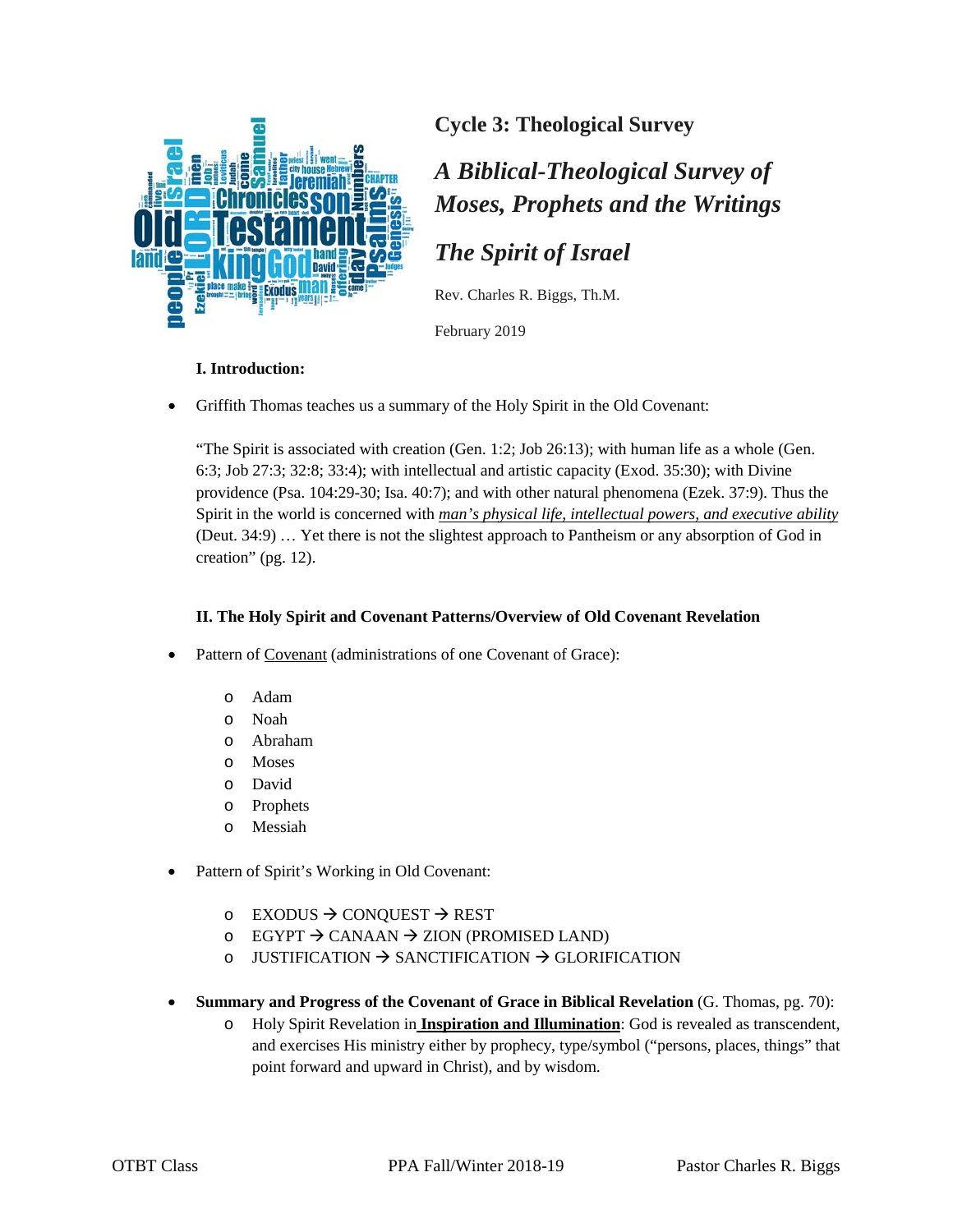- o Holy Spirit Revelation in **Incarnation**: The Father is manifested in the Incarnation of the Son of God, and God is revealed to man in Christ.
- o Holy Spirit Revelation in **Pentecostal Indwelling**: The revelation of God to man becomes real and actual in the presence and power of the Holy Spirit, the other "Comforter", or "Advocate".
- Warfield use four basic categories of the revelation of the Spirit in the Old Testament:
	- The Spirit of Creation and Providence
	- The Spirit of Theocracy of Israel
	- The Spirit of Messiah
	- The Spirit and OT Believer
- The progress of Divine revelation in the Old Testament: God is actively working:
	-
	- o In the world
	- o In Israel, the Theocratic Community
	- o In the individual soul
	- o And these are united because (a) the cosmical-eschatological work of the Spirit prepares the world as the home of man; (b) the Theocratic work prepares men as a Divine society, a Holy Priesthood; (c) the personal work prepares individuals as members of the redemptive, holy community (Thomas, pg. 15).

#### **III. The Holy Spirit and Abraham and His Seed**

- Dumbrell notes wisely that "After Adam, the priest-king, failed to exercise his dominion over the world, the mantle passed to national Israel, a corporate royal priest (Exo. 19:5-6)
- Gospel to Abraham and His Seed
	- o Abraham called by God to go forth to become nation from which will flow all the blessings of the covenant to all the world

*"Go from your country and your kindred and your father's house to the land that I will show you. And I will make of you a great nation, and I will bless you and make your name great, so that you will be a blessing. I will bless those who bless you, and him who dishonors you I will curse, and in you all the families of the earth shall be blessed"* (Gen. 12:1-3)

- Old Testament Mission: Israel will be a light/witness to the nations, and the believers from the nations will come to Israel
- New Testament Mission: Israel will be a light/witness to the nations, and believing Israel will take the Gospel to the nations (at Pentecost: Jerusalem, Judah, Samaria, and the ends of the earth, Acts 1:8).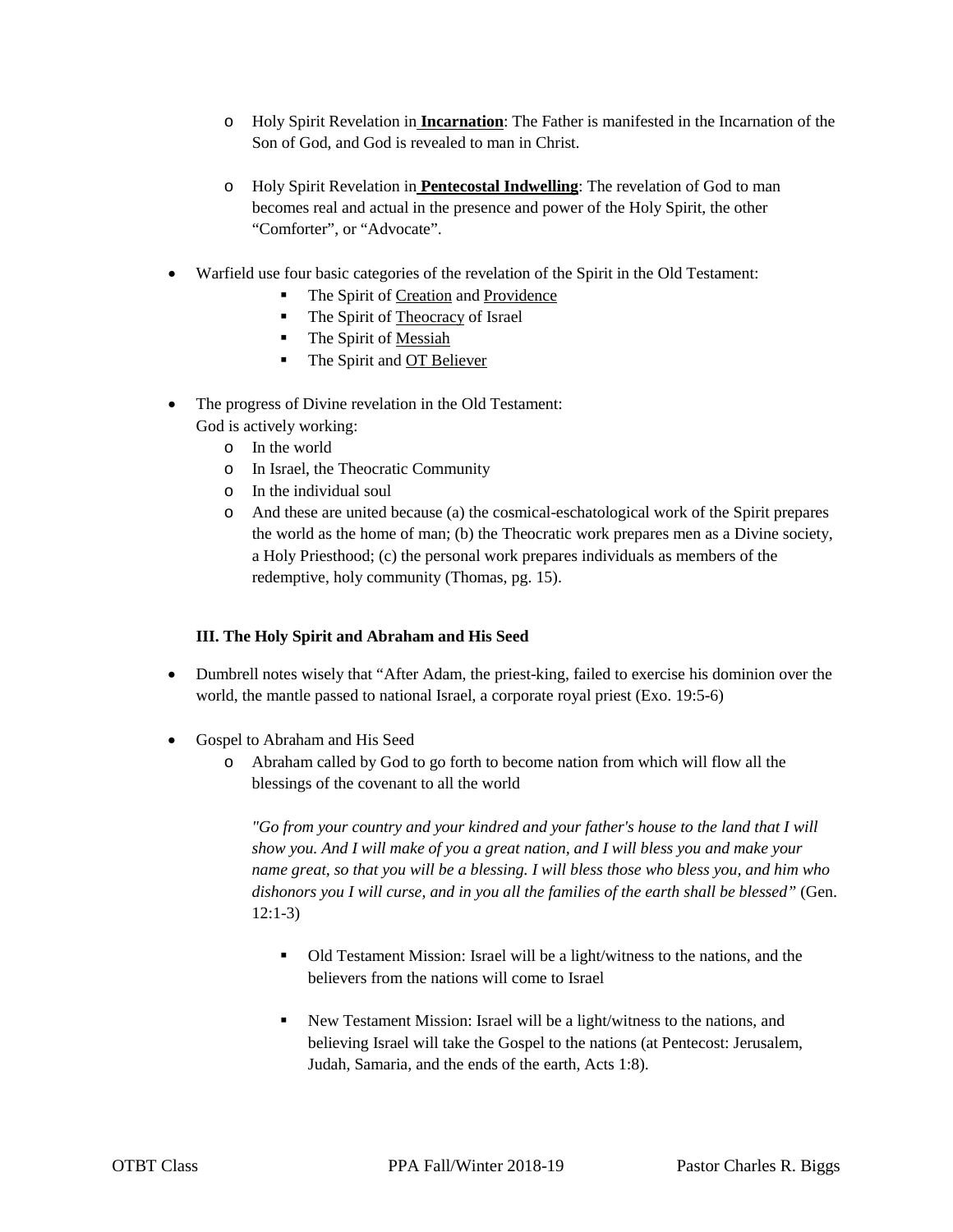- o *"Now it is evident that no one is justified before God by the law, for "The righteous shall live by faith." But the law is not of faith, rather "The one who does them shall live by them." Christ redeemed us from the curse of the law by becoming a curse for us- for it is written, "Cursed is everyone who is hanged on a tree"- so that in Christ Jesus the blessing of Abraham might come to the Gentiles, so that we might receive the promised Spirit through faith"* (Gal. 3:11-14)
- o *"Now the promises were made to Abraham and to his offspring. It does not say, "And to offsprings," referring to many, but referring to one, "And to your offspring," who is Christ"* (Gal. 3:16)

#### **IV. The Holy Spirit and Moses and Israel**

A. Overview: Spirit on Moses and Israel:

o Moses the Mediator to Shepherd Israel from redemption to become a worshipping people with God in the midst of the sanctuary:

*"You will bring them in and plant them on your own mountain, the place, O LORD, which you have made for your abode, the sanctuary, O Lord, which your hands have established"* (Exodus 15:17)

- Your mountain
- Your abode, the sanctuary
- Covenant/Commands (Mountain) / Worship of God (Sanctuary)
- Ancient Near Eastern Cosmologies of Moutains:
	- o Level One: Heavens
	- o Level Two: Earth
	- o Level Three: Depths of the Earth/Sheol/Netherword/Underworld
		- Gandalf's fall into netherworld of Balrog at the "roots of the mountains": "fell into shadow".

*"And let them make me a sanctuary, that I may dwell in their midst"* (Exodus 25:8)

*"And he brought them to his holy land, to the mountain which his right hand had won"* (Psa. 78:54)

o Spirit in Moses: Summarized in Isaiah 63:8b-13:

"And he became their Savior. In all their affliction he was afflicted, and the angel of his presence saved them; in his love and in his pity he redeemed them; he lifted them up and carried them all the days of old. *But they rebelled and grieved his Holy Spirit*; therefore he turned to be their enemy, and himself fought against them. Then he remembered the days of old, of Moses and his people. Where is he who brought them up out of the sea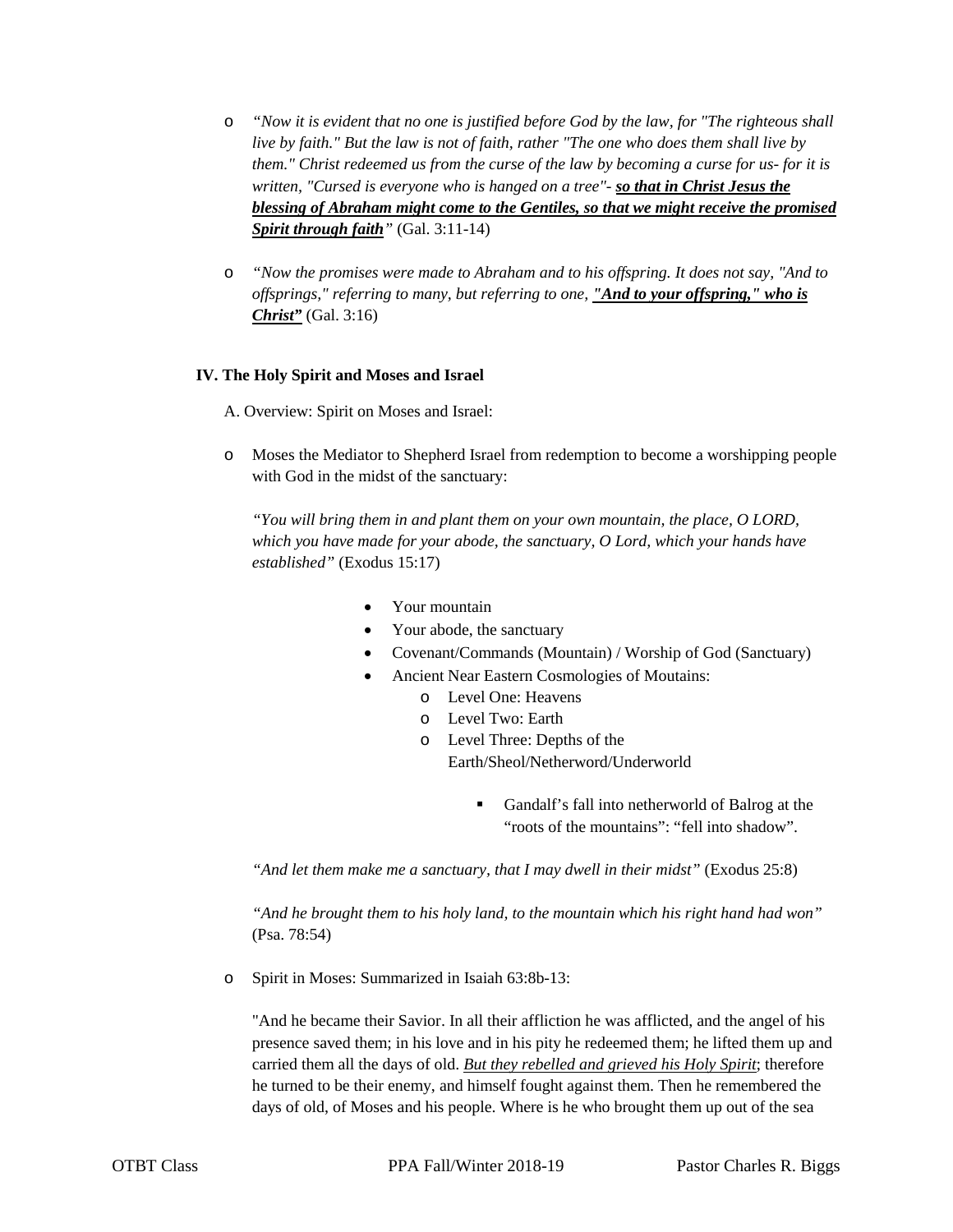with the shepherds of his flock? *Where is he who put in the midst of them his Holy Spirit, who caused his glorious arm to go at the right hand of Moses*, who divided the waters before them to make for himself an everlasting name, who led them through the depths? Like a horse in the desert, they did not stumble" (Isa. 63:8b-13)

- Wisdom (also Joshua, Deut. 34:9)
- Administration
- **Mediation**
- **Revelation** 
	- Torah: Pentateuch
	- Covenant: a. the way of blessing and obedience; b. the way of curse because of disobedience.
	- Mosaic Covenant: Conditional/Unconditional
	- Mosaic Covenant: An administration of the Covenant of Grace (see Galatians 3:16-29)

#### **B. Holy Spirit on Moses and on the Elders of Israel: Numbers 11:16-17, 24-29**

"Gather for me seventy men of the elders of Israel, whom you know to be the elders of the people and officers over them, and bring them to the tent of meeting, and let them take their stand there with you. And I will come down and talk with you there. And I will take some of the Spirit that is on you and put it on them, and they shall bear the burden of the people with you, so that you may not bear it yourself alone" (Numbers 11:16-17)

#### **C. Holy Spirit in the People of Israel (Isa. 63:10-13; Neh. 9:20):**

- "But they [the people of Israel] *rebelled and grieved his Holy Spirit*; therefore he turned to be their enemy, and himself fought against them. Then he remembered the days of old, of Moses and his people. Where is he who brought them up out of the sea with the shepherds of his flock? *Where is he who put in the midst of them his Holy Spirit, who caused his glorious arm to go at the right hand of Moses, who divided the waters before them to make for himself an everlasting name, who led them through the depths? Like a horse in the desert, they did not stumble*" (Isa. 63:10-13)
- *"You gave your good Spirit to instruct them and did not withhold your manna from their mouth and gave them water for their thirst"* (Neh. 9:20)
- o Gifts of Spirit and Grace of the Spirit: Remember to make distinctions between the Gifts of the Spirit (anointing for office, empowerment, etc) and the Grace of the Spirit (granted in regeneration and in Special Revelation to be heard, understood, followed, obeyed, etc)
- o As Griffith Thomas pointed out: "[The covenantal or theocratic gift of the Spirit's anointing] are gifts of office *rather than of personal grace.*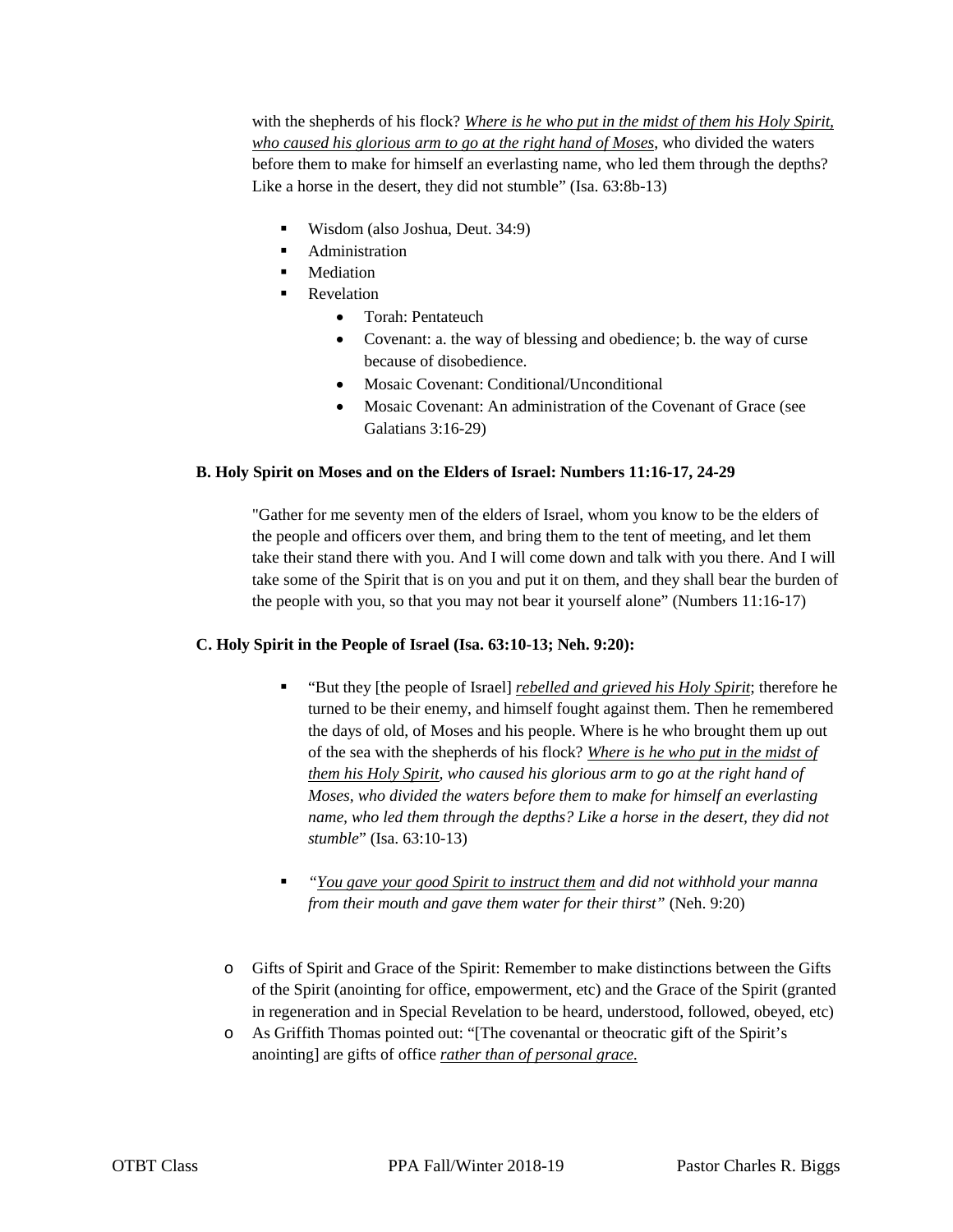# **D. Holy Spirit in the Judges (remember distinction between Spirit and gifts and grace of God):**

- o Othniel (Judges 3:10)
- o Gideon (Judges 6:34)
- o Jephthah (Judges 11:29)
- o Samson (Judges 14:19)

### **E. Holy Spirit in the Kings- Anointing**

- o **Samuel**: Chose to be a priest-prophet-judge to serve as a transition figure/mediator until establishment of the monarch. Samuel is the bridge from Moses and Joshua  $\rightarrow$  Judges  $\rightarrow$ King David
	- Called by God, the ideal: "Here I am"; "Speak, LORD, your servant is listening" (1 Samuel 3): *"And Samuel grew, and the LORD was with him and let none of his words fall to the ground. And all Israel from Dan to Beersheba knew that Samuel was established as a prophet of the LORD. And the LORD appeared again at Shiloh, for the LORD revealed himself to Samuel at Shiloh by the word of the LORD* (1 Sam. 3:19-21).
	- Obedient to God as priest-prophet-judge even in the face of death and suffering through the power of God's Spirit (2 Chron. 35:18, "Prophet"; Psa. 99:6, "Priest").
	- Samuel is mediator of Israel standing in the Spiritual stream, River of Life, of which Moses was a part before him.
		- o Samuel is an important mediator of the Old Covenant like Moses before him: *"Though Moses and Samuel stood before me to entreat me, my heart will not go out to this people"* (Jer. 15:1; cf. 1 Sam. 12:6).
		- o Samuel was the Spiritual fountainhead of the prophets: He was filled with the Spirit to be God's mouth to Israel: *"And all the prophets who have spoken, from Samuel and those who came after him, also proclaimed these days"* (Acts 3:24)
- o **Saul**: An anti-Christ who is the "people's choice" for king. He is anointed by the Spirit, though he is not regenerate (make this important distinction between anointing and regeneration).
	- Saul is not listed in the "Hall of Faith" of Hebrews 11, though some questionable figures were redeemed and regenerated, but in an inspired glaring omission, King Saul is omitted from God's list.
- o **David**: The chosen, anointed, suffering-servant-shepherd-king of YHWH.
	- Roland de Vaux wrote: "The King of Israel was God's representative on earth, he received His Spirit, shared in His holiness and was inviolable. The gifts are explicitly attached to the anointing (1 Sam. 10:10; 16:13; 24:11; 26:9, 11, 23). The anointing conferred a grace, and was the "sacrament" of kingship in Israel" (*The Bible and the Ancient Near East,* pg. 166).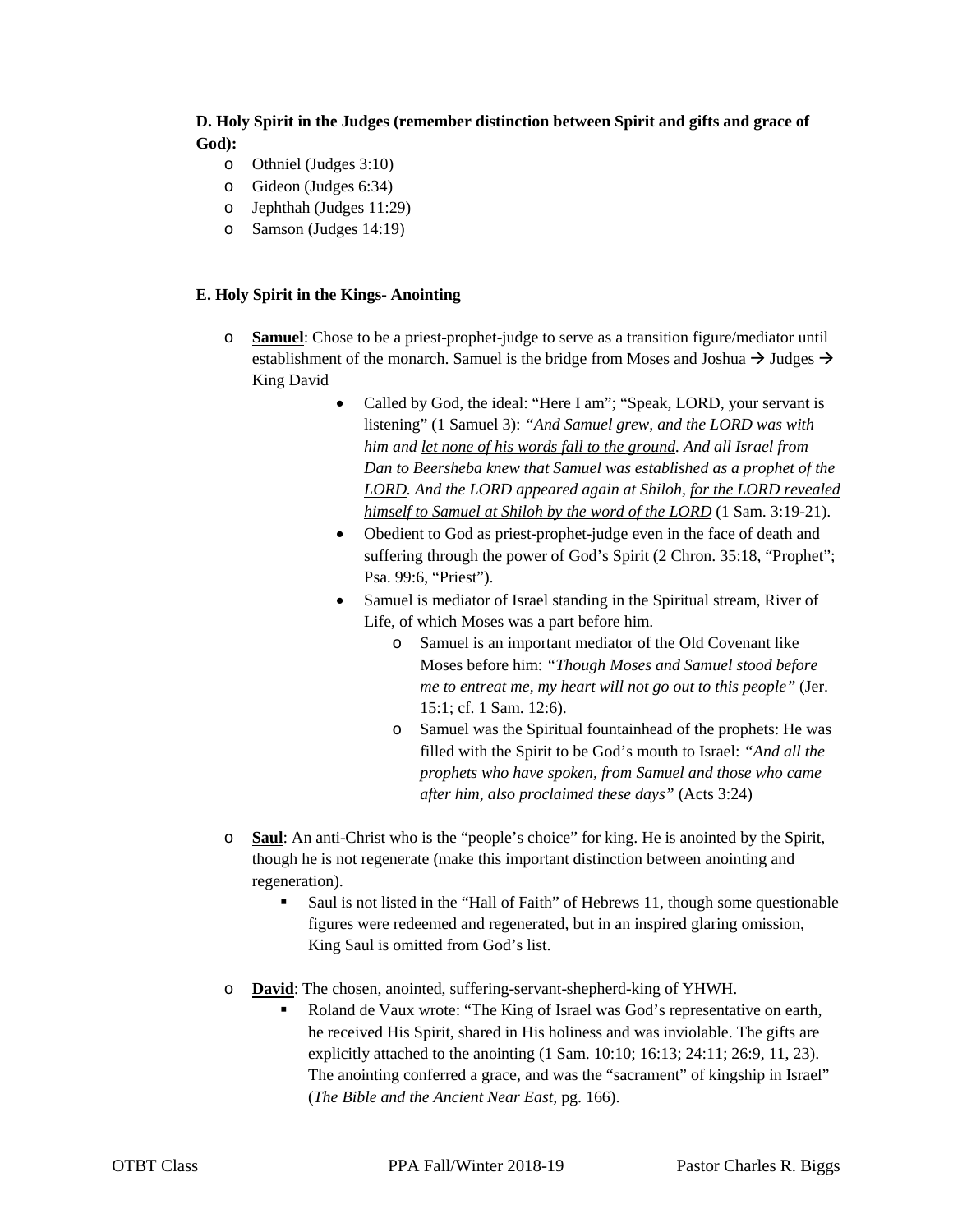- The king's anointing was not just for himself, but for the people. God mediated His presence through prophets, priests, and especially kings in the Old Covenant. This would typify Christ, the Messiah-Anointed One of God, the Greater Son of David.
- God would anoint the king/mediator in the Old Covenant to bless His people with His presence, and the people could approach their Covenantal God through the throne/reign of the king of God's own choosing.
- There were "rights and duties" of kingship (1 Sam. 10:17-11:15; cf. Deut. 17:13-20). These were Spirit-given blessings to guide and lead the people into holiness before the face of God. They included:
	- Fear of God
	- Obedience to God's written word
	- Humility
	- Blessing on king and people
- In 1 Samuel 11:1-15, we see in Saul a reflection of Christ (Obedient Servant  $\rightarrow$ Enthroned Victor):
	- Chosen
	- Anointed
	- Obedient
	- Victor
	- Enthronement
	- Joy and peace of the people
- Spirit in the Prophets (later class)

#### **F. Holy Spirit and God's Presence in Eden/Tabernacle/Temple**

- o Holy Spirit/Spirit of Judgment
- o "Images of the Spirit": Fire by night, Cloud by day
- o Glory Spirit
- o "I will be their God, they shall be my people; I will be with them.": **Walking** in garden (Gen. 3:8) **/ Dwelling/walking** in the midst of God's people: *"I will make my dwelling among you, and my soul shall not abhor you. And I will walk among you and will be your God, and you shall be my people"* (Lev. 26:11-12) / Compare with fulfillment: "Then I turned to see the voice that was speaking to me, and on turning I saw seven golden lampstands, and in the midst of the lampstands one like a son of man, clothed with a long robe and with a golden sash around his chest. … As for the mystery of the seven stars that you saw in my right hand, and the seven golden lampstands, the seven stars are the angels of the seven churches, *and the seven lampstands are the seven churches*. … To the angel of the church in Ephesus write: 'The words of him who holds the seven stars in his right hand, *who walks among the seven golden lampstands*" (Revelation 1:12-13, 20,  $2:1$ ).

"I will make a covenant of peace with them. It shall be an everlasting covenant with them. And I will set them in their land and multiply them, *and will set my sanctuary in their midst forevermore*. *My dwelling place shall be with them, and I will be their God,*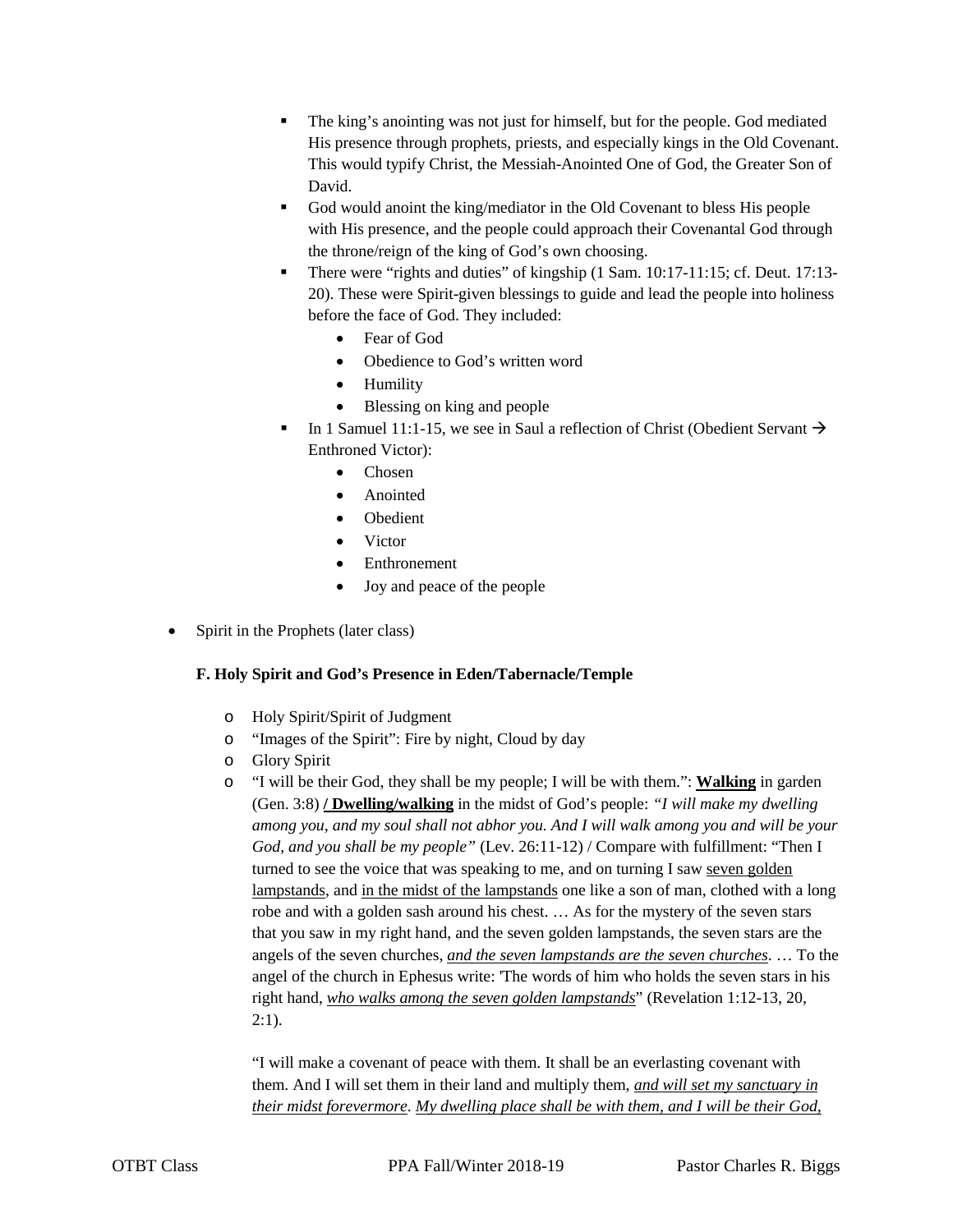*and they shall be my people*. Then the nations will know that I am the LORD who sanctifies Israel, *when my sanctuary is in their midst forevermore*" (Ezekiel 37:26-28).

o **"Glory in your midst":** "Yet now be strong, O Zerubbabel, declares the LORD. Be strong, O Joshua, son of Jehozadak, the high priest. Be strong, all you people of the land, declares the LORD. Work, for I am with you, declares the LORD of hosts, *according to the covenant that I made with you when you came out of Egypt. My Spirit remains in your midst*. Fear not" (Haggai 2:4-5)

#### **Excursus (Later Class?)**

- Beautification: Bezalel and Oholiab: Exodus 31- The Spirit in craftsmen.
- **"Circumcised in Heart"/Regeneration of the Spirit in the Old Covenant:** Deut. 30:6; Jeremiah 6:10- Regeneration (or "being made alive while dead", Eph. 2:1-3) is the Old Covenant equivalent of being "circumcised in heart"; this is a sovereign, monergistic work of God's Spirit. Only the Spirit of God can give hearing (or desiring or thirsting, see Rev. 22:17).
	- o "And the LORD your God will circumcise your heart and the heart of your offspring, so that you will love the LORD your God with all your heart and with all your soul, that you may live" (Deut. 30:6)
	- o *"Incline your ear, and come to me; hear, that your soul may live*; and I will make with you an everlasting covenant, my steadfast, sure love for David" (Isa. 55:3)
- Anointing/Indwelling for representative service of prophets, priests, and kings
	- o Mediators of the Old Covenant were anointed and indwelt by the Spirit
		- **The Mediators, Prophets, Priests, and Kings** were indwelt with the fullness of God's Spirit *on behalf of* the people. This pointed to Christ, who would be full of the Spirit, not merely for Himself, for His Church
		- God ministered His Spirit through the mediators to His people: *"Many years you bore with them and warned them by your Spirit through your prophets. Yet they would not give ear. Therefore you gave them into the hand of the peoples of the lands"* (Nehemiah 9:30)
	- o Distinction between God's Spirit regeneration/sanctification and His indwelling OT believers: We should make a distinction between indwelling and regeneration. OT believers were regenerated and sanctified but not necessarily indwelt (unless called to a special office that pointed to Christ's Person and Work)
	- o God regenerated Old Testament believers